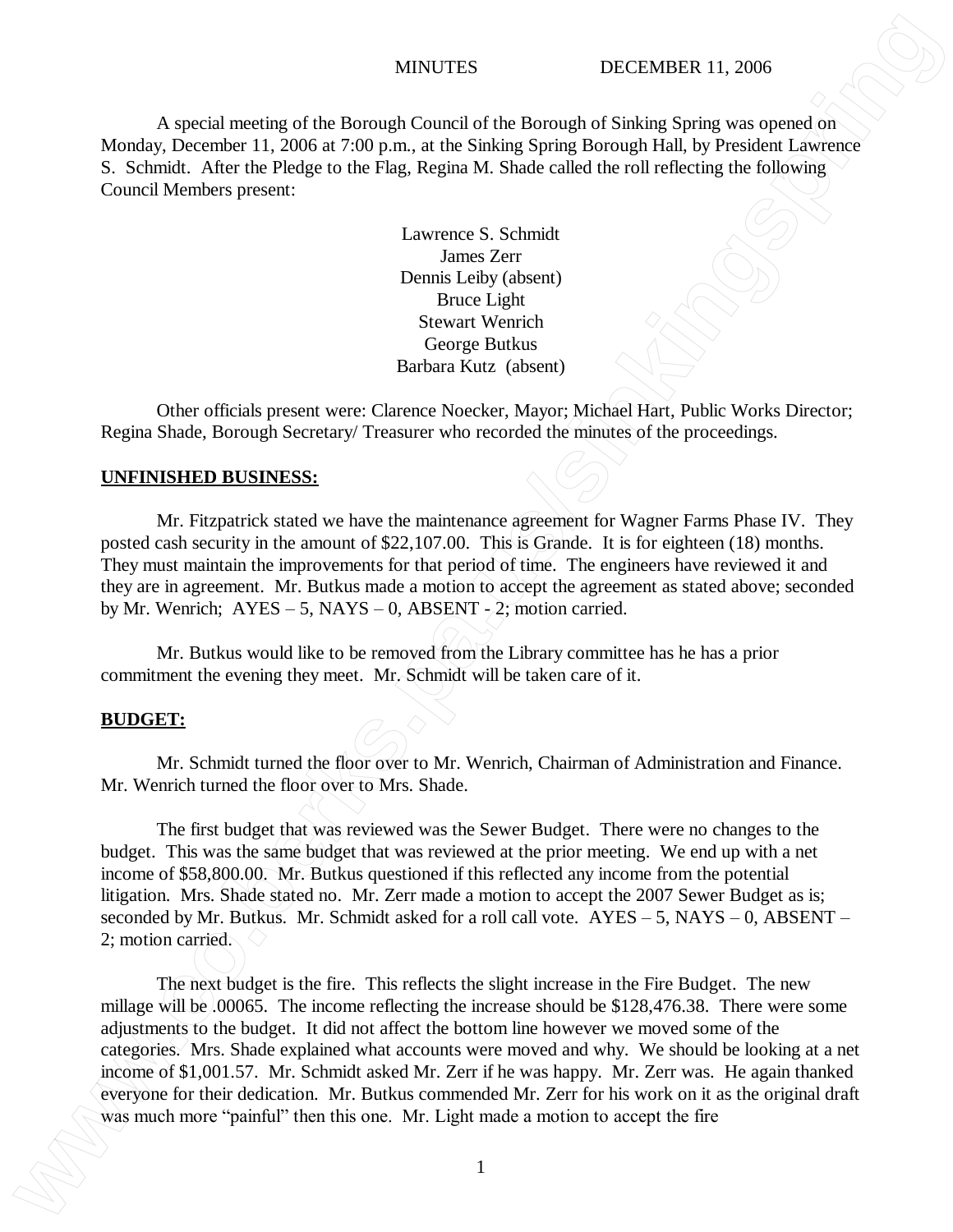# **BUDGET(cont'd):**

company budget; seconded by Mr. Wenrich. Mr. Schmidt called for a roll call vote.  $AYES = 5$ ,  $NAYS - 0$ ,  $ABSENT - 2$ ; motion carried.

The next budget was for the General Fund. The income has not changed. This is the amount that was originally presented at prior meetings. The income showed was \$1,909,310.00. Mr. Schmidt questioned if anyone wanted to discuss any categories on the income portion. Hearing none, we moved onto the expense portion.

Under the administration portion of the budget we did add \$20,000.00 to finish our codification process that began last year but hadn't been worked on at all this year. We would like to finish it up. This is probably actually more than what we need but we wanted to make sure there was enough there is case we run into difficulties.

Under the police section, we went back to the original amount for the police pension plan. The amount is \$62, 265.00. We had been taken back to the \$48,000.00 with the idea that the police would be contributing the 5% like the ordinance required. Since Council voted not to have them contribute the Borough will be picking up the entire cost.

On page three (3) under salaries for the street workers that reflects quite an increase. The reason that number is being used is we have not had any formal negotiations and once again, Mrs. Shade stated she wanted to err on the side of caution once again. It is not \$175,000.00. On the following page, it shows a capital outlay project for either Vester or Ashley. This past year we sent out letters to the residents that needed to repair their curbing and driveways in preparation of repairs to both Ashley and Miller. However, we did not apply for any Community Development money that we were going to use in redoing Vester Place. When Mrs. Shade and Mr. Michael Hart, called Mr. Peter Eisenbrown of Ludgate Engineering, his recommendation was to put Ashley and Miller on hold as Vester Place is in far worse condition. If we ever had a big accident, i.e. train derailment, Vester would not be able to withstand the heavy traffic that might go along with this type thing. They feel we should do Vester. We can apply for CDBG money next year and use it on Park Avenue or Clematis. Mr. Eisebrown figured the cost of the project to be about \$200,000.00. In April, 2007, we should have roughly \$126,000.00 in our Liquid Fuel account that could be used toward that project as well. However instead of totally depleting the Liquid Fuel Account, she took \$75,000 out of there and the rest out of the General Fund. Once again, she felt to account for the worst case scenario she would take the bulk out of the General Fund. Mr. Hart questioned Mr. Schmidt if he could begin working on specs for Vester. If we could get this bid by February, we could get the contractors while they are in need of work. We did not get a chance to send out letters to the residents on Vester that need to make the repairs. We can send out letters requesting they repair their curbing or we can fix it for them and bill them for our cost. It could be a timing problem. Mr. Fitzpatrick believes we must offer them the option of doing the work themselves before the Borough would step in. Mr. Schmidt questioned how long in advance we must tell them. Mr. Fitzpatrick was not sure; he would need to check into it. A discussion ensued as to when the street work can be done. Mr. Coldren feels that they should have six (6) months to make the repairs. Mr. Fitzpatrick stated no, not that long. It just is "after notice." Mrs. Shade stated Mr. Hart is concerned about plowing on Vester if we should get a good snowfall. **BUDGET(cont'd):**<br>**BUDGET(cont'd):**<br>**BUDGET(cont'd):**<br>**BUDGET(cont'd):**<br>**BUSC** Context of the MAC Weaklet, BLC Scholard collection and weak example, This is the amount The result begins weak for the Grammatic method. The i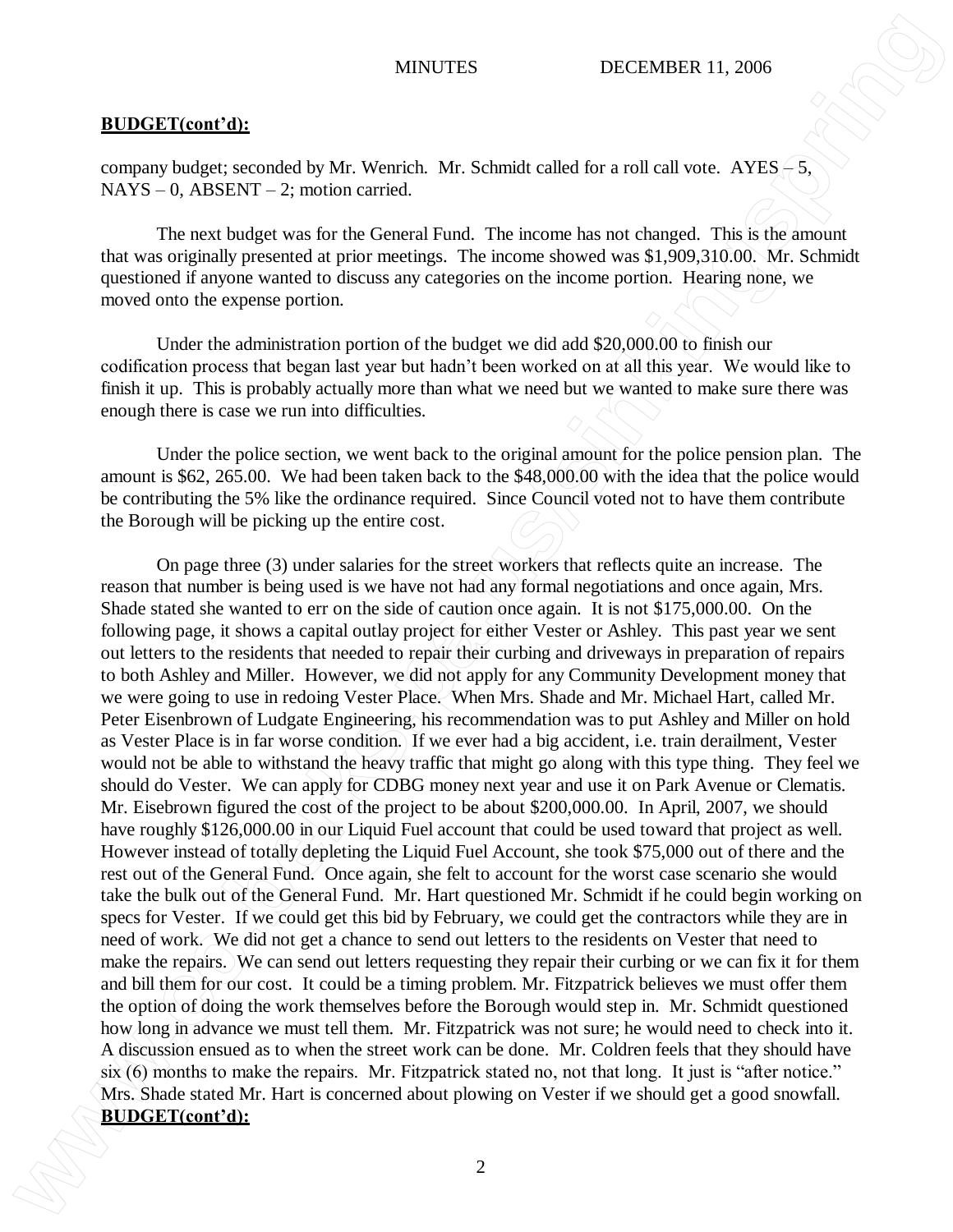## MINUTES DECEMBER 11, 2006

Mr. Butkus wondered if we could go after the poor patching. Mr. Wenrich stated that Vester was not in that bad of shape till they started digging around. Mr. Light spoke with Mr. Hart and he was looking to have the project begin at the end of March or beginning of April. A discussion ensued as to when to bid the project. Mr. Zerr questioned if we could send out the notices now sort of put the residents "on notice" that this will be happening early next year. Mr. Hart and Mr. Eisenbrown will be looking at the properties some time the following week. The Mayor didn't want to see the residents get notices that say this has to be done in a few weeks. Mr. Fitzpatrick stated we have nothing to say on this, the State mandates how long we must give them. Mr. Schmidt stated that they probably won't begin the project till the end of March due to the weather. Mr. Butkus questioned how we are addressing the sidewalks as some people have questioned if we even have the right to tell people they must fix their sidewalks. Mr. Fitzpatrick stated we have the right to have them keep their sidewalks in a safe condition. A discussion ensued as to what we make them fix. If it is just spalled, they don't need to worry about them.

Mrs. Shade stated everything else is the same with the exception of longevity. In case, the street workers ask for longevity and get longevity, she put the amount (no account number at this time) in the fringe benefits portion. Mrs. Shade stated that the police receive \$70.00 per year however they can only start collecting it after they have been here for three (3) years. \$2,940.00 would be what the non uniformed employees would receive. That is the number that is in the budget for 2007.

Mrs. Shade stated once again that she is conservative on the income and extravagant on the expenses. The General Fund budget reflects a net loss of \$53,919.63. She also reminded Council that they will be going into 2007 with about \$400,000 in cash which is why she feels a tax increase is not needed. Mr. Butkus asked if we should set some money aside to be used on specific projects. Mrs. Shade stated you can not earmark money for something specific. Mr. Wenrich feels we are probably going to come out "to the good." Mr. Light stated for 2007 we do not need a tax increase; however this does not mean that there will not be a tax increase in 2008. Mr. Butkus questioned if the salaries were based on the 3.3% COLA plus a monetary reward or was this based on the 4.5% increase. Mrs. Shade stated it is based on the overall 4.5% increase based like the police. Mr. Zerr is very comfortable on this budget. The Mayor wanted to make sure the police were okay with the pension. Mr. Fitzpatrick stated this was based on the projected police salaries and he feels that we should be okay. The Mayor stated we need to use our part time police officers more. Mr. Light agrees. Mr. Butkus stated it wasn't solely the Chief's fault. He had several part time officers leave. A discussion ensued on to part time police officers and how they work. **BURGES Bushes wondered live condition** and the proof packing. She Works housded and Weight and the state and the state and the state and the state of the state of the state of the state of the state of the state of the

Mr. Wenrich made a motion to accept the General Fund budget as presented above; seconded by Mr. Zerr. Mr. Schmidt called for a roll call vote. AYES – 5, NAYS – 0, ABSENT – 2; motion carried.

Mr. Butkus would like us to post the budgets on the website as it lays open for the ten (10) days. Mr. Butkus would like to see the salaries also posted. Mrs. Shade asked if he wants to see it individually. Mr. Fitzpatrick stated no names. A discussion ensued as to how we will show the street department's salaries as the contract has not been completed.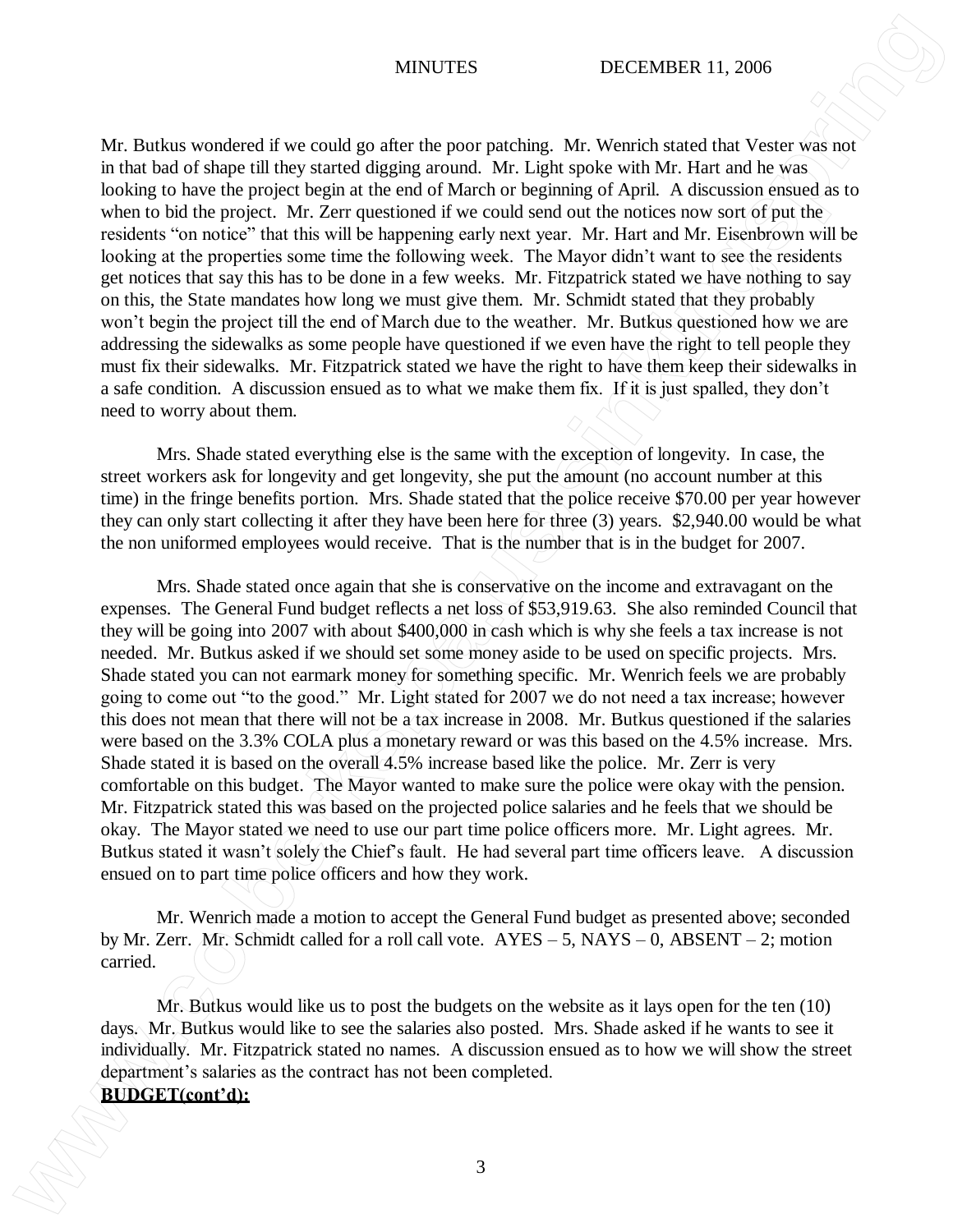Mr. Zerr wanted to clarify that the fire budget does show a tax increase. Mr. Fitzpatrick stated that was true and that is the only increase for any budgets for this year. Mr. Schmidt stated that is correct.

Mr. Harting questioned if the tax increase is for a need or for a wish list. Mr. Schmidt asked Mr. Zerr if he would like to address the question. Mr. Harting wanted to know if we don't need the tax increase next year will we bring it back down. Mr. Fitzpatrick stated it is an annual tax and if we don't need it, we could certainly bring it back down. Council will make the determination if the tax is needed or not. A discussion ensued as to the fire equipment and what needs to be done. Mr. Zerr said that on the fire company wish list we cut out about \$10,000 to \$15,000. Mr. Zerr explained what the trucks need, i.e. tires, etc. Mr. Fitzpatrick stated that it averages out to one (1) call a day they are responding to. That is a lot of calls Mr. Fitzpatrick stated. Mr. Schmidt stated we need to have a functional fire company not a glamorous fire company. Mr. Harting questioned where we stood in regards to the merging of fire companies. Mr. Zerr stated they have not met yet. The first meeting will be on Wednesday, December 13, 2006. He does not know all the legal issues at this point. Mr. Harting stated we have the only ladder truck on the west end of the County. He feels we are giving a "Cadillac" and they are giving a "Chevy". Mr. Fitzpatrick stated that is the way in any merger, it is never an equal merger. We must maintain our equipment in top shape. You can't plan on a merger. Mr. Zerr stated we are three (3) to five (5) years away from any merger if at all.

The next item that was discussed was the trash. Mrs. Elaine Farag, Mr. Ken Harting, and Mr. Marvin Coldren addressed Council on their concerns. Mrs. Farag was in agreement with the way trash is being billed. She is a tenant in the apartment next to the Borough Hall. She stated people come and go from the other apartments and she knows that they do not pay for trash so billing the landlords is the way it should be done. She stated that her landlord just upped her rent by twenty dollars to cover the cost. Mr. Harting was concerned if the amount being billed was going to change as he has tenants and he needs to know. Mr. Schmidt stated that the basic rates will remain the same with the exception of apartments that house more than two (2) units. If an apartment as two units they will be billed the \$400 commercial rate; however if they have more than two (2) units it will be another \$100 per unit. An example was given if an apartment has three (3) units they will be billed \$500.00. Mr. Harting did not feel it was fair that he needed to pay his \$400 by March. Mrs. Shade explained that he does not live at the property so for only trash purposes we are considering apartments commercial. Mr. Coldren was concerned about the single person paying \$200 for trash and not putting out the six (6) bags. A long discussion ensued again over this issue. Mr. Wenrich asked Mrs. Shade to explain about the "adopt a neighbor" program that we could establish if there is interest. Mrs. Shade explained that if people are willing to pay extra for a neighbor, we will apply the extra money to their designated neighbor. We are currently in the process of working out the details. Mr. Coldren is looking for some numbers so he can come up with a fairer way to bill trash. Mr. Wenrich stated we have been doing this for years and this seems to be the best way. It was again stated that if someone is over 65 and covered by PACE, they can come in for a partial exoneration. It was again stated that only one (1) person came in for that. Mrs. Shade explained why Mr. Harting's tenant could not be exonerated. Her name is not on the bill, Mr. Harting's name is. Another long **BUCCES**<br>We Transmiss on clarify that the first hardpoint of the interaction of the Termineis of the state was several that we are the state of the state of the state. This shall content the state was the state of the stat